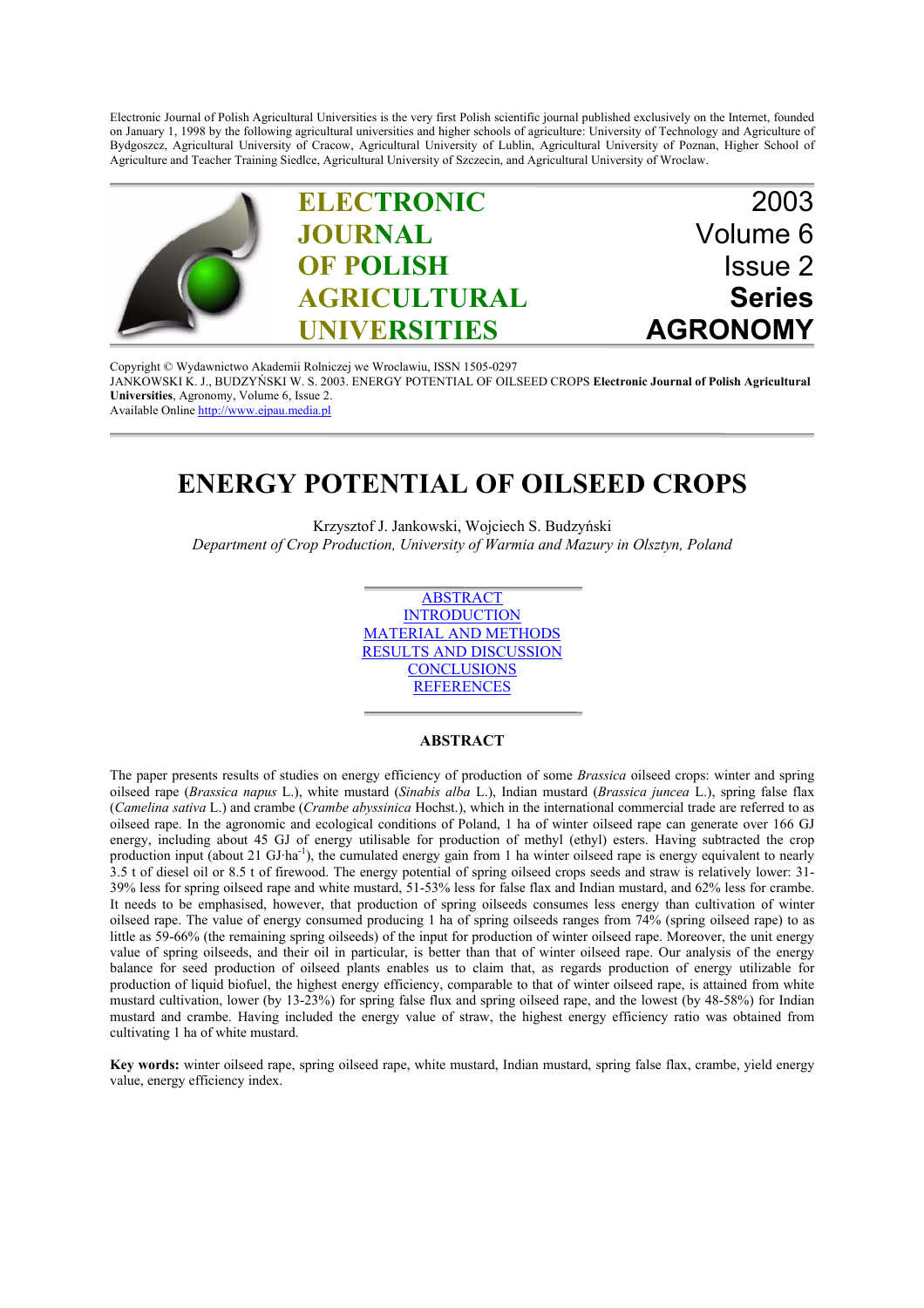#### **INTRODUCTION**

Seeds (fruits) of oilseed plants are a valuable raw material for oleo-chemical industry, whose rapid development reflects the present tendencies in the world economy to turn to renewable resources. In Poland, one of the major sources of renewable energy is associated with solar activity. Solar energy can be used directly (solar collectors, solar ponds, solar power stations) or indirectly (e.g. biomass) [11]. The use of biomass seems to offer the highest potential of solar energy utilisation. Solar energy provided 93.5% of the renewable energy produced in Poland in 2001 [14]. Biomass can be used for power production directly via burning or as liquid fuel, e.g. ethanol, methyl and ethyl esters of plant fats. Apart from being used for production of biofuel, esters find other important applications, such as production of lubricants, linoleum, protective coatings, printing ink, solvents, plastifiers, polymers, etc [10,20]. Although they serve different functions, all these products share one thing in common – they are all derivatives of plant fats.

At present, the demand of the European petrochemical industry for oil raw material is covered in large part by winter oilseed rape plantations. The CAP reform limiting production of edible plants and introducing the socalled 'O<sub>2</sub> credit' [17], provisions of the Madrid declaration of 1994 declaring 15% share of energy from renewable sources in the total energy balance of the EU [11] and Directive 2001/0265/COD on increased share of biofuels on the petrochemical market [16], all create very good conditions for higher demand for plant fats on the EU petrochemical market. With a large demand for biocomponents necessary to produce biofuels, winter oilseed rape, which is rather expensive to grow, can be replaced by less costly spring oil crops.

Of spring oilseed crops, plants of *Brassicaceae* family are most adapted to the European climatic conditions [20]. White mustard and crambe have the highest yield potential of spring oilseed plants grown in Europe [4,5,12,19]. The other species of spring oilseed plants yield corresponding to 62% (spring false flax) and 58% (Indian mustard) of an average white mustard yield [12]. The economic importance of spring oilseed plants is low not only due to their smaller yield potential compared to winter oilseed rapes [12], but also because of a limited nutritional use of their oil and fat-free seed residue [13]. As a result, spring oilseed crops are of only marginal economic importance, even though their agricultural value is indisputable [18]. A growing demand for plant fats to produce biofuel can soon attract more interest of farmers and oleo-chemical industry in these species, especially as the CAP is expected to offer compensation payments for oilseed crops on fallow land (besides the traditional set-aside subsidies) [9].

In contrast to the energy efficiency of winter oilseed rape production, which has been studied fairly extensively [2,3,6,7], hardly any information is available on the energy expenditure of production spring oilseeds, known as 'oilseed rape' in the international trade.

The aim of this study was to quantify the energy efficiency of producing seeds (fruits) and straw of spring oilseed rape (*Brassica napus* L.), white mustard (*Sinapis alba* L.), Indian mustard (*Brassica juncea* L.), spring false flax (*Camelina sativa* L.) and crambe (*Crambe abyssinica* Hochst.) relative to winter oilseed rape (*Brassica napus* L.).

The paper compares energy efficiency (measured by the energy of yield to the energy expended in its production) of spring oilseed plants versus winter oilseed rape. The working hypothesis assumed that a lower energy value of yield should be compensated for by a relatively lower energy consumption of spring oilseed crop production.

#### **MATERIAL AND METHODS**

The study compared 5 species of oilseed crops from *Brassicaceae* familiy: spring oilseed rape ('Star'), white mustard ('Nakielska'), Indian mustard ('Małopolska'), spring false flax ('Borowska') and crambe ('Borowski') versus winter oilseed rape ('Kana'). The following data were used to compare the energy efficiency of the five crops: yield of seeds (fruits), yield of straw, content of crude fat and total protein in seeds (fruits), oil energy value, fat-free dry matter of seeds and straw (gross energy). The material for collecting the relevant information was obtained from a three-year (1997-1999) strict field trial located on the fields of the Experimental Station at Bałcyny, in the vicinity of Ostróda, of the University of Warmia and Mazury in Olsztyn. The trial was conducted using randomly blocks design in 3 replications.

Each year the trials were set on typical grey-brown podzolic soil of good wheat complex formed from light loam. The forecrop consisted of cereals grown after a mixture of legumes and cereals. Once the winter oilseed rape forecrop had been harvested, full pre-sowing tillage (ploughing) of soil was performed including plough skimming and pre-sow ploughing. Stubble and pre-winter soil tillage were carried out on fields for spring oilseed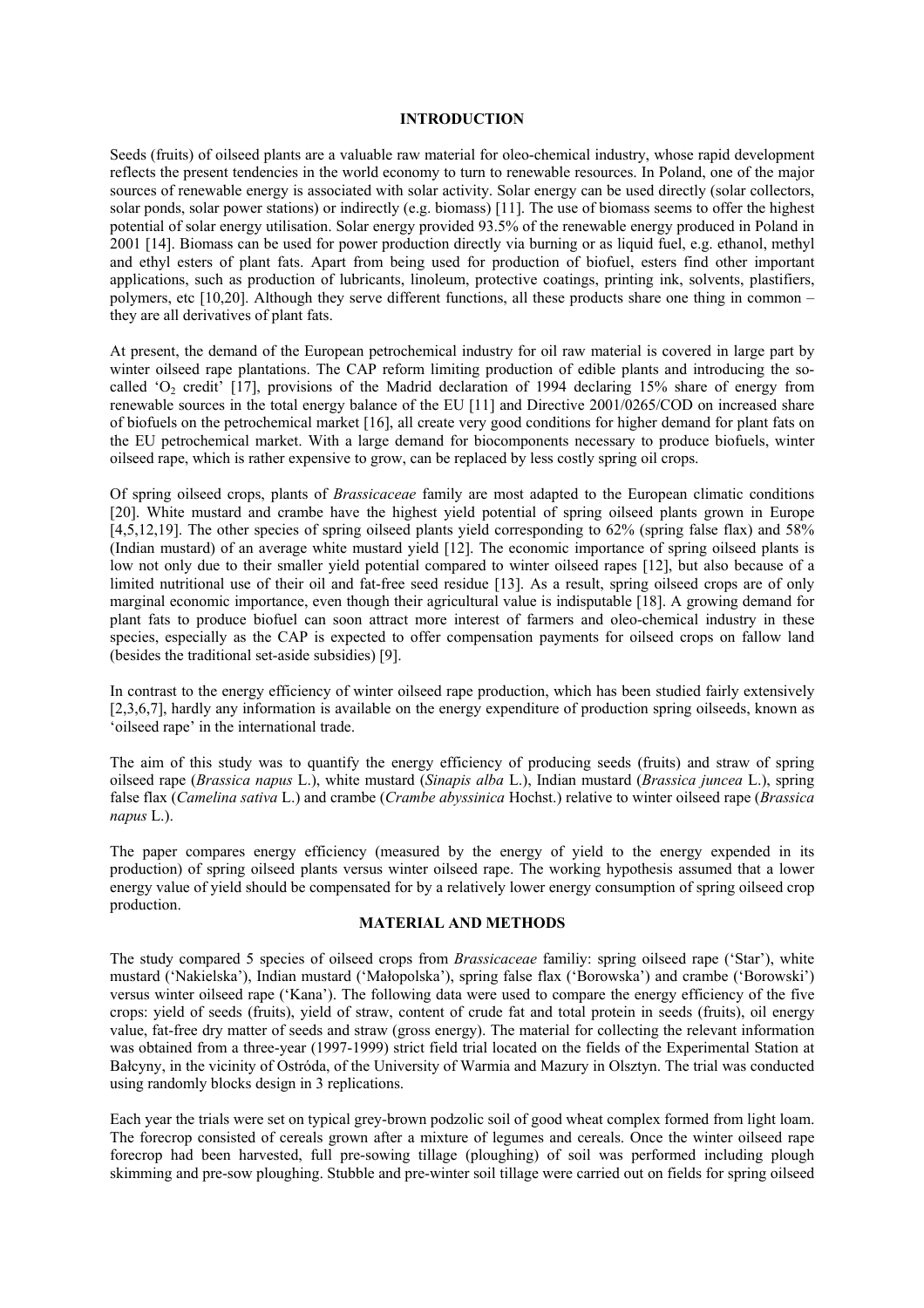crops. Winter oilseed rape seeds were sown between 15<sup>th</sup> and 20<sup>th</sup> August using 110 full sowing-value seeds per 1 m<sup>2</sup>. Spring oilseed species were sown in the first or the last decade of April using 140 germinating seeds per 1m<sup>2</sup> of spring oilseed rape, 120 seeds per 1m<sup>2</sup> of white mustard, 220 seeds per 1m<sup>2</sup> of Indian mustard, 300 seeds per 1m<sup>2</sup> of spring false flax, and 100 fruits per 1m<sup>2</sup> of crambe. Plot harvesting area amounted to 15 m<sup>2</sup>.

Winter oilseed rape was pre-sowing fertilised with 40 kg N·ha<sup>-1</sup>, 80 kg P<sub>2</sub>O<sub>5</sub>·ha<sup>-1</sup> and 120 kg K<sub>2</sub>O·ha<sup>-1</sup>. In spring, when vegetation of plants began, 120 kg N·ha<sup>-1</sup> was applied in one dose. Spring oilseed rape was fertilised prior to sowing with 40 kg N·ha<sup>-1</sup>, 40 kg P<sub>2</sub>O<sub>5</sub>·ha<sup>-1</sup> and 65 kg K<sub>2</sub>O·ha<sup>-1</sup>. The fertilisation was supplemented with 70 kg N·ha<sup>-1</sup> applied over stem elongation. White and Indian mustard were fertilised before sowing with 60 kg N·ha<sup>-1</sup>, 36 kg  $P_2O_5$ ·ha<sup>-1</sup> and 65 kg K<sub>2</sub>O·ha<sup>-1</sup>. The fertilisation was supplemented with 30 kg N·ha<sup>-1</sup> applied at the phase of stem elongation. Prior to sowing spring false flax and crambe, 40 kg N·ha<sup>-1</sup>, 30 kg P<sub>2</sub>O<sub>5</sub>·ha<sup>-1</sup> and 55 kg K<sub>2</sub>O·ha<sup>-1</sup> were applied. At the stem elongation phase, 40 kg N·ha<sup>-1</sup> was applied to soil. Segetal weeds in winter oilseed rape fields were controlled using  $1200 \text{ g} \cdot \text{ha}^{-1}$  of metazochlor,  $105 \text{ g} \cdot \text{ha}^{-1}$  of chlopyralid and  $104 \text{ g} \cdot \text{ha}^{-1}$  of haloxyphop-R. In fields with spring oilseed rape, weeds were controlled with a pre-sowing application of 1200  $g$ ·ha<sup>-1</sup> of metazochlor or 720 g·ha<sup>-1</sup> of trifluraline (the other spring oilseeds). Pests in winter and spring oilseed rape as well as Indian mustard were chemical-controlled four times, using deltametrine (twice), beta-cyfluthrin (once) and lambda cyhalotrine (once). White mustard was treated with deltametrine (twice) and beta-cyfluthrin (once), while to limit the occurrence of pests in crambe and spring false flax a double treatment of deltametrine was applied. Crops were harvested using two-stage method at the phase of agronomic maturity (from  $20<sup>th</sup>$  July to  $20<sup>th</sup>$  August).

Cumulated energy input for production was estimated with processes analysis according to own direct measurements of diesel oil consumption, labour expenditure and real machinery performance on production fields of the area of 1 ha at the Bałcyny Experimental Station, with typical agricultural machines and appliances: U1224 + U103/1 Atlas 4H (ploughing), U1224 + U774/2 (cultivation aggregate), U4512 + U212/2 (harrowing), U4512 + N035 RNW-3 (NPK pre-sowing fertilisation), U1224 + S052/C Mazur 5 (seed sowing), U1224 + N039 RNZ-3 (N top dressing), U4512 + Pilmet 612 (chemical weed control), Bizon-Record (harvest of seeds or fruits),  $U4512 + Z224/1$  (harvest of straw),  $U4512 + D734$  (transport). The type and sequence of agronomic treatments complied with the methods used in strict field trials.

The energy analysis comprised four sources of energy: human labour, machinery and tractors, energy carriers, and materials (seeds, fertilisers, pesticides, etc.). The energy input of applying machines and tractors to production process was computed from the multiplication of unit material consumption of a machinery set by the energy equivalent of 112 MJ·kg<sup>-1</sup> mass [15]. Human labour was calculated with the equivalent of 40 MJ·manhour<sup>-1</sup> [1,8,15]. The volume of the energy input of materials was computed with the cumulated energy index presented by Juszkiewicz et al. [8].

The total protein content in dry matter of seeds (fruits) was determined with Kjeldhal's method, while that of crude fat with electromagnetic resonance. The gross energy value of seeds (fruits), oil, fat-free seed residue and straw was determined through adiabatic burning in a calorimetric bomb.

The energy efficiency evaluation comprised the categories of cumulated energy gain and energy efficiency (performance) ratio [21,22].

## **Cumulated energy input**

## **RESULTS AND DISCUSSION**

The cumulated energy input per 1 ha of winter oilseed rape amounted to 20.9 GJ, which was about 36-70% higher than the cumulated energy input to produce spring oilseed crops under the same field and climatic conditions. Of the spring oilseed species, spring oilseed rape turned out most energy-consuming, followed by the two species of mustard, spring false flax and crambe (Fig. 1).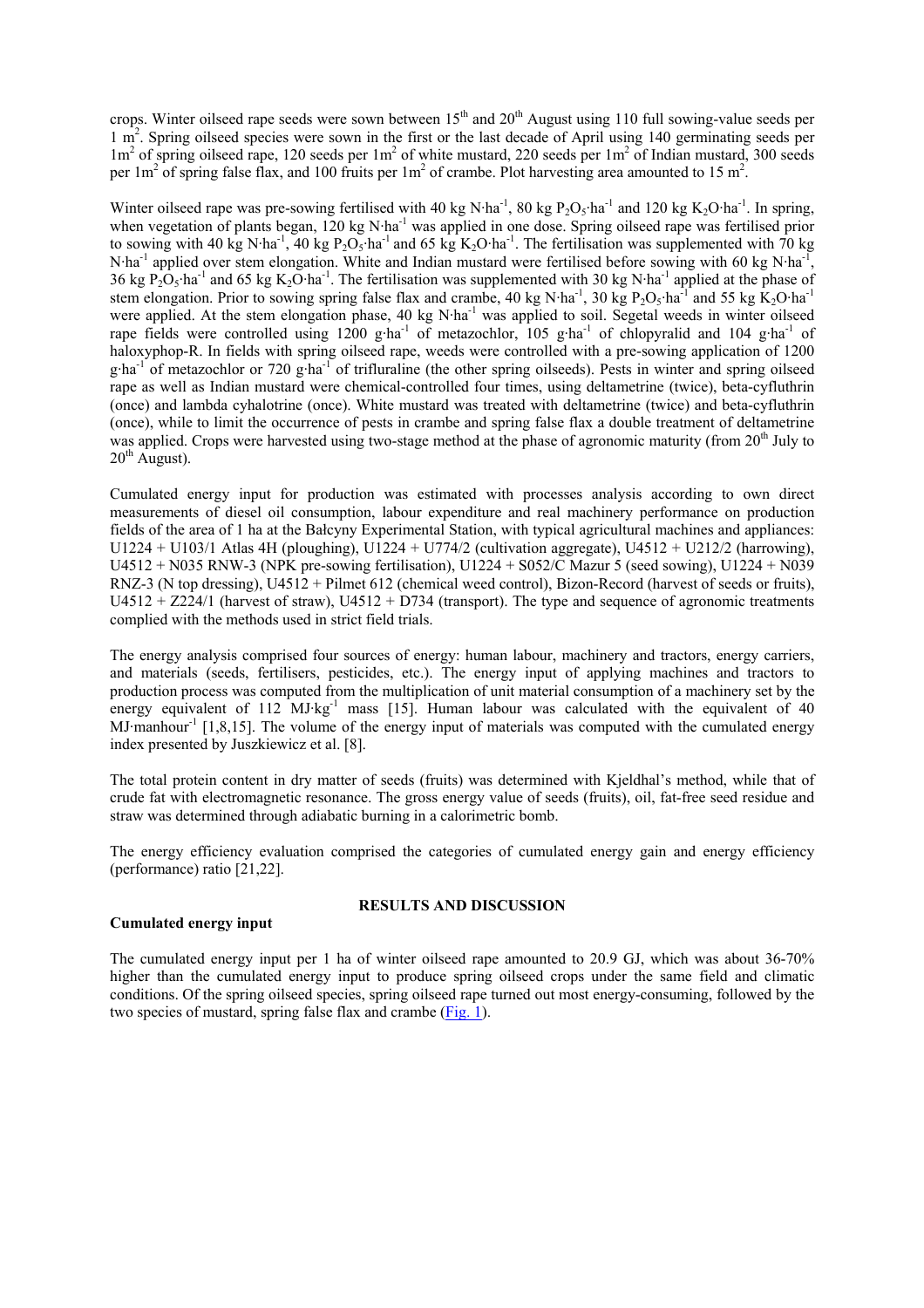

**Fig. 1. Cumulated energy input per 1 ha of oilseed crop production (3-year mean)**

The most energy-consuming link in the chain of agronomic practices the production of oilseeds was mineral fertilisation, which consumed from 64 to 68% for spring crops and to 74% for winter oilseed rape of the total cumulated energy input (Table 1). Energy consumption for growing oilseeds being largely affected by fertilisation has been also implied in previous investigations by Jankowski et al. [7].

| Operation     |           | <b>Species</b>            |                           |                  |                   |                      |         |  |
|---------------|-----------|---------------------------|---------------------------|------------------|-------------------|----------------------|---------|--|
|               |           | Winter<br>oilseed<br>rape | Spring<br>oilseed<br>rape | White<br>mustard | Indian<br>mustard | Spring<br>false flax | Crambe  |  |
|               | $MJ·ha-1$ | 1768                      | 2 0 4 9                   | 2049             | 2 0 4 9           | 2049                 | 2 0 4 9 |  |
| Soil tillage  | %         | 8.5                       | 13.3                      | 15.0             | 15.2              | 16.6                 | 16.7    |  |
| Sowing        | $MJ·ha-1$ | 338                       | 362                       | 430              | 359               | 337                  | 424     |  |
|               | $\%$      | 1.6                       | 2.4                       | 3.1              | 2.7               | 2.7                  | 3.5     |  |
| Fertilisation | $MJ·ha-1$ | 15412                     | 10 452                    | 8856             | 8856              | 7902                 | 7 9 0 2 |  |
|               | $\%$      | 73.8                      | 67.9                      | 64.6             | 65.8              | 63.9                 | 64.4    |  |
| Weed control  | $MJ·ha-1$ | 570                       | 454                       | 116              | 116               | 116                  | 116     |  |
|               | $\%$      | 2.7                       | 2.9                       | 0.8              | 0.9               | 0.9                  | 0.9     |  |
| Pest control  | $MJ·ha-T$ | 325                       | 325                       | 243              | 325               | 80                   | 80      |  |
|               | %         | 1.6                       | 2.1                       | 1.8              | 2.4               | 0.7                  | 0.7     |  |
| Harvesting*   | $MJ·ha-1$ | 2 4 6 0                   | 1750                      | 2011             | 1750              | 1883                 | 1693    |  |
|               | $\%$      | 11.8                      | 11.4                      | 14.7             | 13.0              | 15.2                 | 13.8    |  |

**Table 1. Cumulated energy input structure per 1 ha of oilseed crop production, according to operations (3-year mean)**

\*seeds (fruits) and straw

The stream analysis of the energy input structure shows that materials (mainly fertilisers) and energy carriers play a decisive role (in total they consumed 93-95% of the total energy input per 1 ha of oilseed crops) (Table 2). The energy value of the fuel used was not much varied (from 3.9 to  $\overline{4.3}$  GJ·ha<sup>-1</sup>) by the technology of production applied for the species investigated. More variation between species was observed for fertiliser inputs (7.1-14.6 GJ·ha<sup>-1</sup>). Fertilisers accounted for as much as 70% of the total energy input in winter oilseed rape production. As for spring oilseed plants, the fertilisers applied corresponded to from 9.7 (spring oilseed rape) to 7.1 (false flax and crambe) GJ·ha-1, which in absolute values accounted for 63-58% of the cumulated energy consumption for the total production process.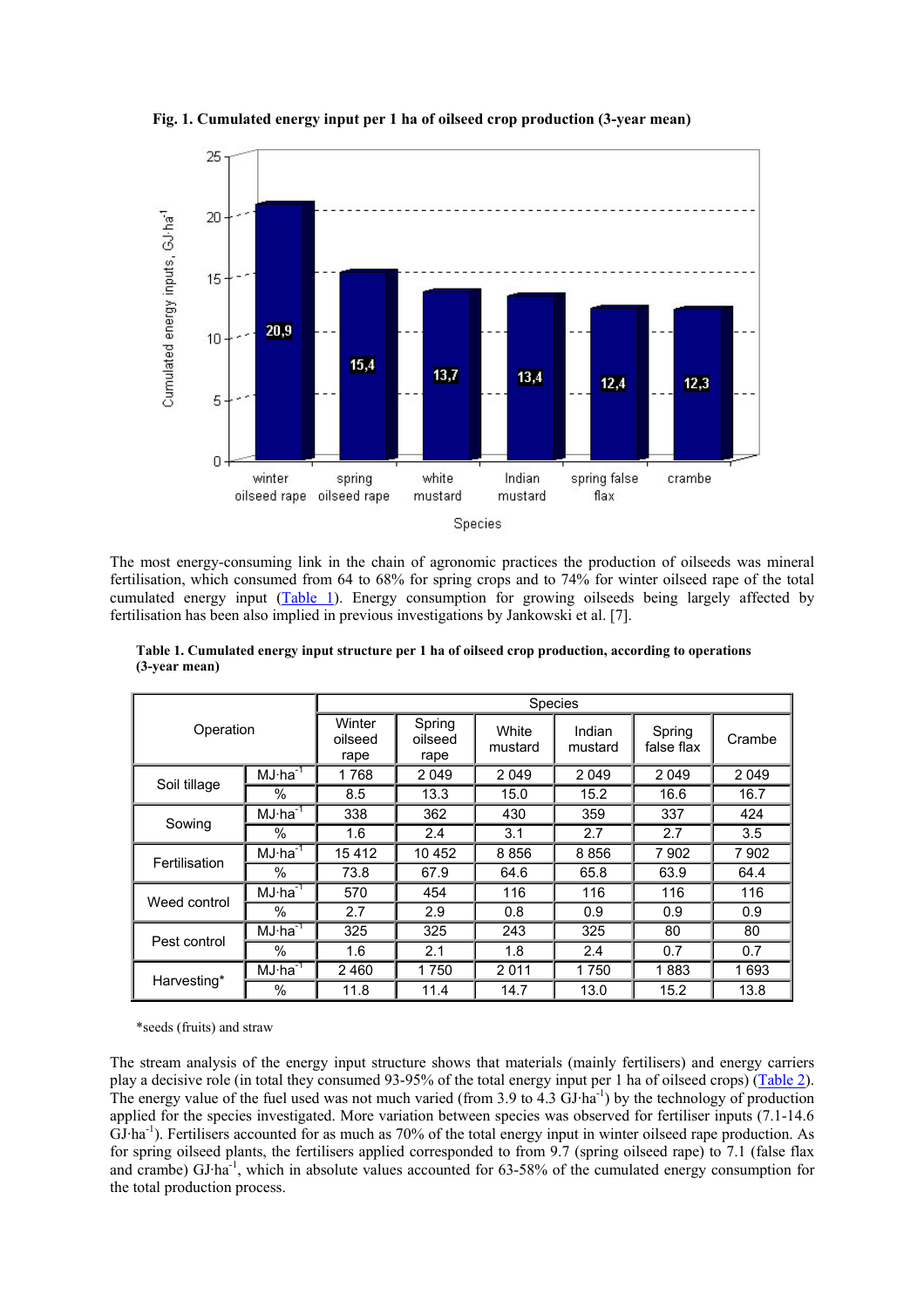| Energy stream          |             |              | <b>Species</b>            |                           |                  |                   |                      |         |  |
|------------------------|-------------|--------------|---------------------------|---------------------------|------------------|-------------------|----------------------|---------|--|
|                        |             |              | Winter<br>oilseed<br>rape | Spring<br>oilseed<br>rape | White<br>mustard | Indian<br>mustard | Spring<br>false flax | Crambe  |  |
| Labour force           |             | $MJ·ha^{-1}$ | 303                       | 303                       | 303              | 303               | 278                  | 270     |  |
|                        |             | $\%$         | 1.5                       | 2.0                       | 2.2              | 2.3               | 2.2                  | 2.2     |  |
| Machinery and tractors |             | $MJ·ha-1$    | 653                       | 573                       | 612              | 573               | 576                  | 538     |  |
|                        |             | %            | 3.1                       | 3.7                       | 4.5              | 4.3               | 4.7                  | 4.4     |  |
| Energy carriers        |             | $MJ·ha^{-1}$ | 4 2 5 7                   | 4 0 8 4                   | 4 1 9 4          | 4 0 8 4           | 3998                 | 3854    |  |
|                        |             | $\%$         | 20.4                      | 26.5                      | 30.6             | 30.3              | 32.3                 | 31.4    |  |
| Materials total        |             | $MJ·ha-T$    | 15 660                    | 10 432                    | 8 5 9 6          | 8495              | 7 5 1 4              | 7601    |  |
|                        |             | $\%$         | 75.0                      | 67.8                      | 62.7             | 63.1              | 60.8                 | 62.0    |  |
| including              | fertilisers | $MJ·ha-1$    | 14 640                    | 9680                      | 8 0 8 4          | 8 0 8 4           | 7 1 3 0              | 7 1 3 0 |  |
|                        | other       | $MJ·ha-1$    | 1 0 2 0                   | 752                       | 512              | 411               | 384                  | 471     |  |

**Table 2. Cumulated energy input per 1 ha of oilseed crops production, according to energy streams (3-year mean)**

## **Yield value**

The highest content of crude fat in seeds was found in winter oilseed rape (44.3% seed d.m.). Of the spring oilseed plants, oilseed rape and false flax contained relatively large contents of crude fat (42.0 and 37.2% d.m., respectively). White mustard seeds had much lower content of crude fat (26.7% d.m.).

The highest unit fat productivity (1588 kg) was obtained from 1 ha of winter oilseed rape. The volume of biological fat yield of spring oilseeds was obviously lower, reaching 55% (spring oilseed rape), 44% (false flax), 39% (white mustard), 26% (Indian mustard) and 19% (kale) of the fat yield produced by winter oilseed rape (Table 3). Also long-term experiments conducted by Muśnicki et al. [12] showed that among *Brassica* oilseed plants winter and spring oilseed rape had the highest concentration of fat in seeds (40-47%). The authors [12] also pointed to a relatively high oil content in spring false flax seeds (38%), exceeding that in seeds of mustard species or in crambe fruits. The evaluation of *Brassica* oilseed plants showed that under the agronomic conditions of Wielkopolska no oilseed species could compete with winter oilseed rape in terms of fat yield (1.3 tha<sup>-1</sup>). Of the spring oilseed plants, the highest fat yield per unit (365-360 kg·ha<sup>-1</sup>) was obtained from fruits of crambe and seeds of white mustard [12].

**Table 3. Protein and fat content as well as total yield of nutrients and fat-free dry matter of oilseed crops (3 year mean)**

|                     | Crude fat                  |                             | Fat-free dry matter of seeds (fruits) |                               |                                      |  |
|---------------------|----------------------------|-----------------------------|---------------------------------------|-------------------------------|--------------------------------------|--|
| <b>Species</b>      | content<br>% d.m. of seeds | yield<br>$kg \cdot ha^{-1}$ | yield<br>$kg \cdot ha^{-1}$           | total protein<br>content<br>% | protein yield<br>kg·ha <sup>-1</sup> |  |
| Winter oilseed rape | 44.3                       | 1588                        | 1994                                  | 39.1                          | 779                                  |  |
| Spring oilseed rape | 42.0                       | 870                         | 1 2 0 1                               | 37.5                          | 450                                  |  |
| White mustard       | 26.7                       | 619                         | 1713                                  | 36.3                          | 624                                  |  |
| llndian mustard     | 33.4                       | 419                         | 845                                   | 34.7                          | 293                                  |  |
| Spring false flax   | 37.2                       | 696                         | 1 170                                 | 37.6                          | 439                                  |  |
| <b>Crambe</b>       | 31.4                       | 308                         | 656                                   | 28.4                          | 185                                  |  |
| LSD <sub>0.05</sub> | 3.63                       | 42.1                        | 72.3                                  | 2.97                          | 25.9                                 |  |

In the present study, the total protein content in fat-free seed residue of oilseed rape, mustard and false flax was only slightly varied (35-39% fat-free d.m.) (Table 3). Fat-free residue from fruits of crambe contained considerably less total protein – by 7-11%. The highest total protein yield was obtained from 1 ha of winter oilseed rape (779 kg) and white mustard (624 kg). White mustard exceeded the protein yield of the other spring oilseeds by from 28% (spring oilseed rape) to 70% (crambe).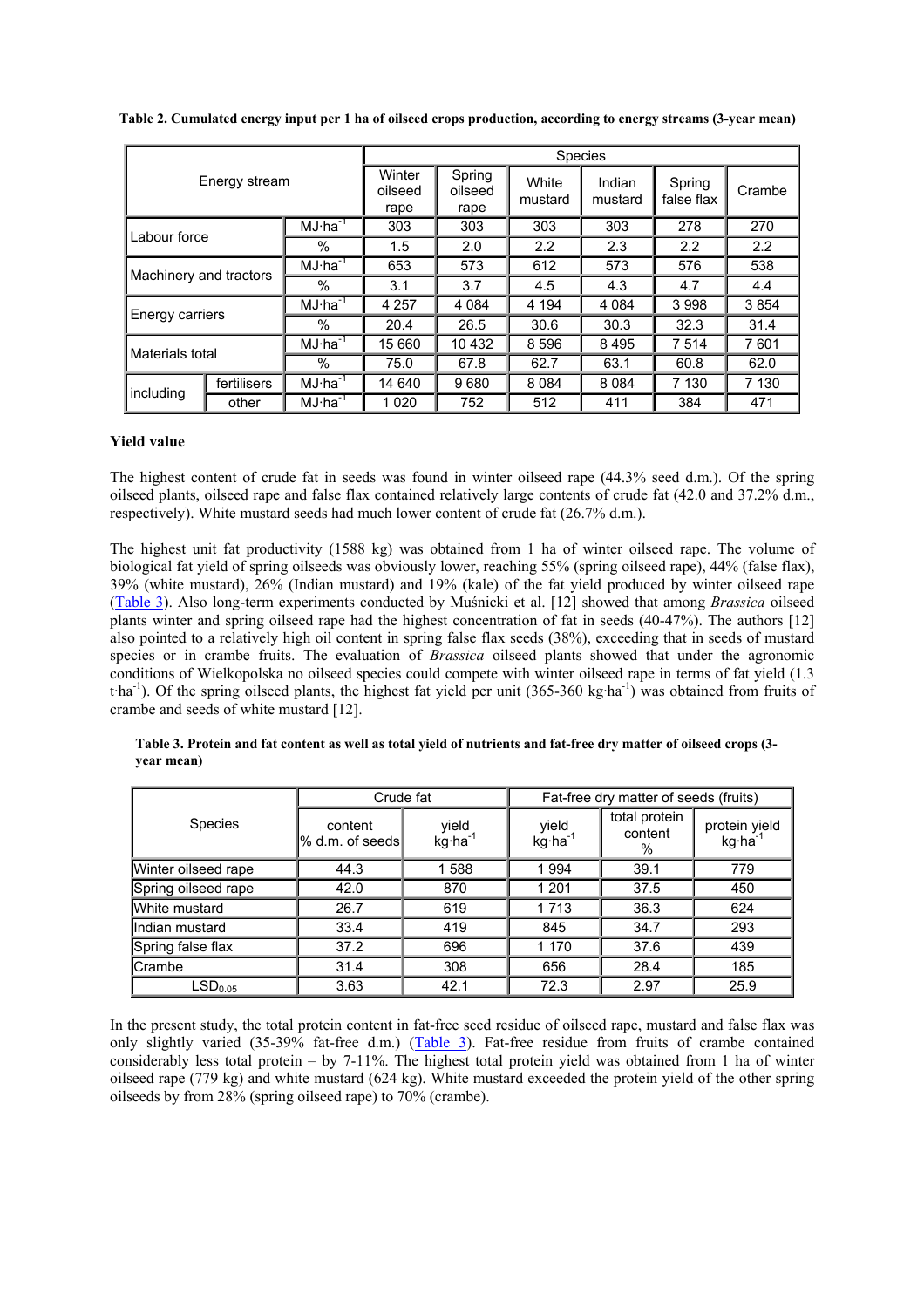The gross energy value of whole seeds (fruits) and straw did not differ much across species (Table 4). The largest differences appeared in the energy value of oil and fat-free seed residue. The smallest unit energy value was determined for oilseed rape and false flax oil (about 28 MJ·kg<sup>-1</sup>). The energy value of these oils was 11-13% lower than that of white mustard seed oil.

|                     | Energy value, $MJ·kg-1$ |              |                                         |        |  |  |  |
|---------------------|-------------------------|--------------|-----------------------------------------|--------|--|--|--|
| <b>Species</b>      | whole seeds/fruit*      | crude fat    | fat-free dry matter<br>of seeds (fruit) | straw* |  |  |  |
| Winter oilseed rape | 23.5                    | 28.4         | 19.7                                    | 16.5   |  |  |  |
| Spring oilseed rape | 23.5                    | 28.5         | 19.7                                    | 16.5   |  |  |  |
| White mustard       | 23.0                    | 31.5         | 19.9                                    | 16.3   |  |  |  |
| lindian mustard     | 22.7                    | 29.6         | 19.2                                    | 16.0   |  |  |  |
| Spring false flax   | 22.9                    | 27.9         | 20.0                                    | 16.2   |  |  |  |
| <b>Crambe</b>       | 22.2                    | 29.8<br>18.7 |                                         | 16.0   |  |  |  |
| LSD <sub>0.05</sub> | ns                      | 1.41         | 1.26                                    | ns     |  |  |  |

| Table 4. Energy value of seeds (or fruits) and raw materials of oilseed crops (3-year mean) |  |  |
|---------------------------------------------------------------------------------------------|--|--|
|                                                                                             |  |  |

\* in dry matter

ns – non-significant

The highest unit energy volume was contained in 1 kg fat-free seed residue of false flax, rape (either form) and white mustard. Fat-free dry matter of Indian mustard seeds and crambe fruits showed considerably lower energy value (by about  $3-6\%$ ) (Table 4).

The energy value of the yield of whole seeds, oil, fat-free seed residue and straw is presented in Fig. 2. The highest amount of energy that can be used as a component for liquid fuels (contained in oil) was obtained from 1 ha of winter oilseed rape (45.3 GJ·ha<sup>-1</sup>). The energy value of oil produced from 1 ha of spring oilseed plants ranged from 54-43% (spring oilseed rape, white mustard and false flax) to 20-27% (crambe and Indian mustard) of the energy value of winter oilseed rape yield obtained from the same area. The energy value of fat-free seed (fruit) residue yield was relatively more varied in comparison to the standard (winter oilseed rape), only 13% lower for white mustard and as much as 3.2-fold lower for crambe. The energy value of straw yield from 1 ha of winter oilseed rape was 81.2 GJ. Of the spring oilseeds, the highest energy value of straw was obtained from 1 ha of spring oilseed rape (81% of the energy value of winter oilseed rape straw yield). The energy contained in the straw of spring oilseed rape was 33-70% higher than that of the other spring oilseed species (which in absolute values accounted for about 16-27 GJ·ha<sup>-1</sup>).



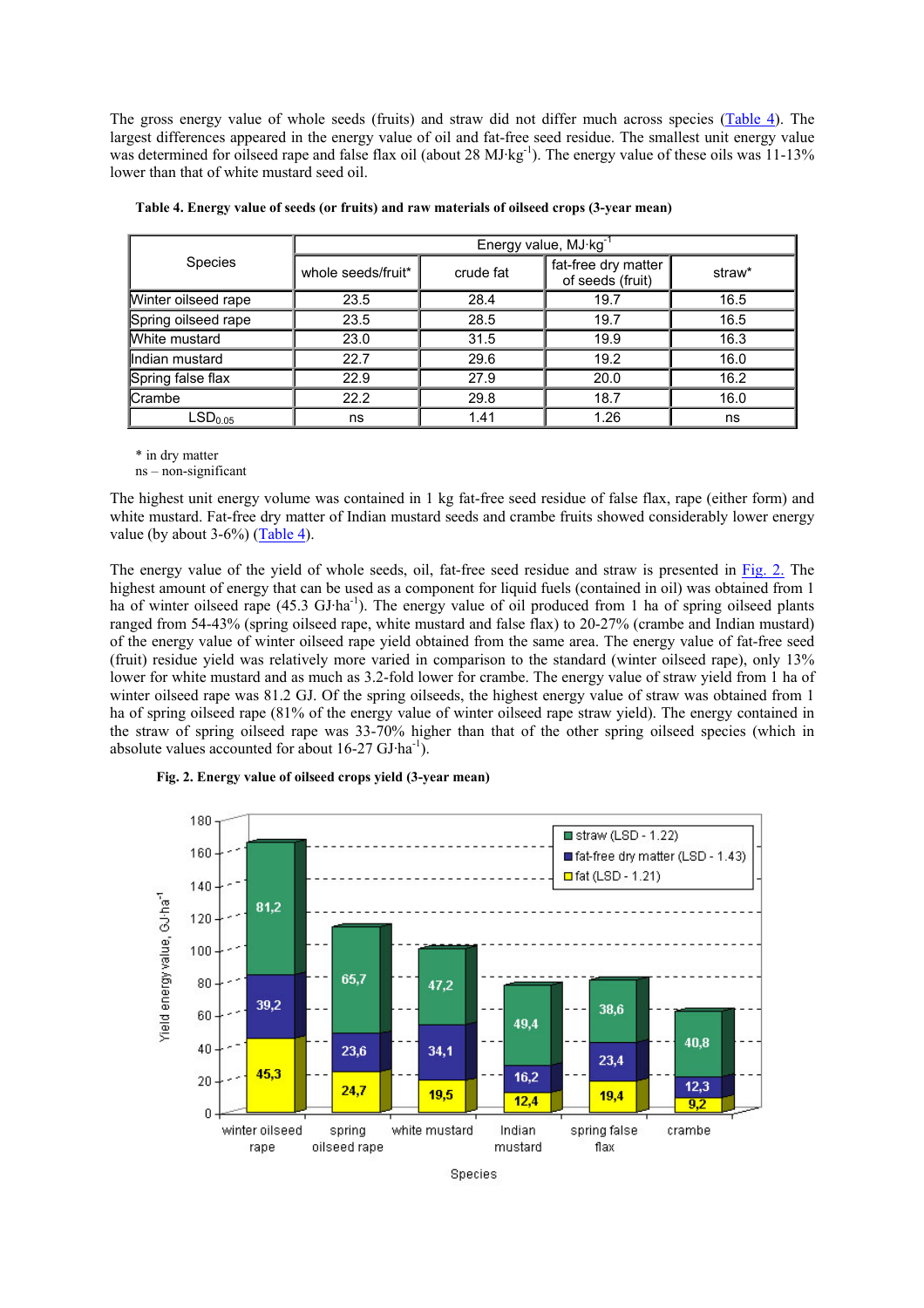## **Energy efficiency of production**

The highest cumulated energy gain in seed and straw yield was obtained from 1 ha of winter oilseed rape production (145 GJ). It was about 47% higher than the cumulated energy gain from the spring oilseed rape (i.e. about 46 GJ·ha-1). The effective energy gain (seeds/fruits and straw) obtained from per 1 ha production of the other spring oilseed crops was from 1.7-fold (white mustard) to 2.9-fold (crambe) lower than in winter oilseed rape.

The energy efficiency ratio for the seed yield showed the most desirable values for winter oilseed rape and white mustard (4.0-3.9) (Table 5). The second homogenous energy-efficiency group was made up of spring oilseed rape  $(3.1)$  and spring false flax  $(3.5)$ , while the third one, characterised by the lowest energy efficiency ratio – Indian mustard and crambe (2.1-2.7).

| Item                                     |   | Species      |        |         |        |            |        |  |
|------------------------------------------|---|--------------|--------|---------|--------|------------|--------|--|
|                                          |   | oilseed rape |        | mustard |        | spring     | crambe |  |
|                                          |   | winter       | spring | white   | Indian | false flax |        |  |
| Energy input per 1ha (GJ)                |   | 20.9         | 15.4   | 13.7    | 13.4   | 12.4       | 12.3   |  |
| Yield energy value per<br>$ 1$ ha (GJ)   | A | 84.5         | 48.3   | 53.6    | 28.6   | 42.8       | 21.5   |  |
|                                          | B | 165.7        | 114.0  | 100.8   | 78.0   | 81.4       | 62.3   |  |
| Cumulated energy<br>gain per 1 ha $(GJ)$ | A | 63.6         | 32.9   | 39.9    | 15.2   | 30.4       | 9.2    |  |
|                                          | B | 144.8        | 98.6   | 87.1    | 64.6   | 69.0       | 50.0   |  |
| Energy efficiency ratio                  | A | 4.0          | 3.1    | 3.9     | 2.1    | 3.5        | 1.7    |  |
|                                          | B | 6.9          | 6.4    | 7.4     | 5.8    | 6.6        | 5.1    |  |

**Table 5. Energy evaluation parameters for production of 1 ha of oilseed crops (3-year mean)**

 $A - seeds$  (fruit)

B – seeds (fruit) and straw

Having considered possible energy utilization of straw, the highest energy efficiency ratio was obtained from 1 ha cultivation of white mustard and was 7% higher than the value of the energy efficiency ratio per 1 ha of winter oilseed rape.

## **CONCLUSIONS**

- 1. Under the agronomic and ecological conditions of Poland, 1 ha of winter oilseed rape generated over 166 GJ energy, including about 27% of the energy utilisable for the production of methyl (ethyl) esters, 24% – for animal nutrition and 49% – potentially used for power production (burning). Having subtracted the agronomic treatments inputs (about 21 GJ·ha<sup>-1</sup>), the cumulated energy gain per 1 ha of winter oilseed rape cultivation corresponded to 3.5 tons of diesel oil.
- 2. The energy potential contained in seed and straw yield of spring *Brassica* oilseed plants is relatively lower than in spring oilseed rape and white mustard: by 31-39%, spring oilseed false flax and white mustard – by 51-53%, and crambe – 62%. The energy input for agronomic treatments per 1 ha of spring oilseed plants is from 26% (spring oilseed rape) to 34-41% (the other spring oilseed plants) lower than winter oilseed rape.
- 3. The analysis of the energy balance for seed production of oilseed plants suggests that as for production of energy utilizable for liquid biofuel production, the highest energy efficiency, comparable to that of winter oilseed rape, is obtained from cultivation of white mustard. It is lower (by 13-23%) for spring false flax and spring oilseed rape, and the lowest (by 48-58%) for Indian mustard and crambe. Having considered the energy value of straw, the highest energy efficiency ratio was recorded for 1 ha cultivation of white mustard.

## **REFERENCES**

- 1. Anuszewski R., 1987. Metoda oceny energochłonności produktów rolniczych (MET) [Evaluation method of agricultural produce energy-consumption (MET)]. Zag. Ekon. Roln. 4, 16-26 [in Polish].
- 2. Budzyński W., Jankowski K., 2003. Uprawa rzepaku ozimego jako surowca dla przemysłu petrochemicznego [Production of winter oilseed rape seeds as a raw material for petrochemical industry]. Wieś Jutra 2, 34-38 [in Polish].